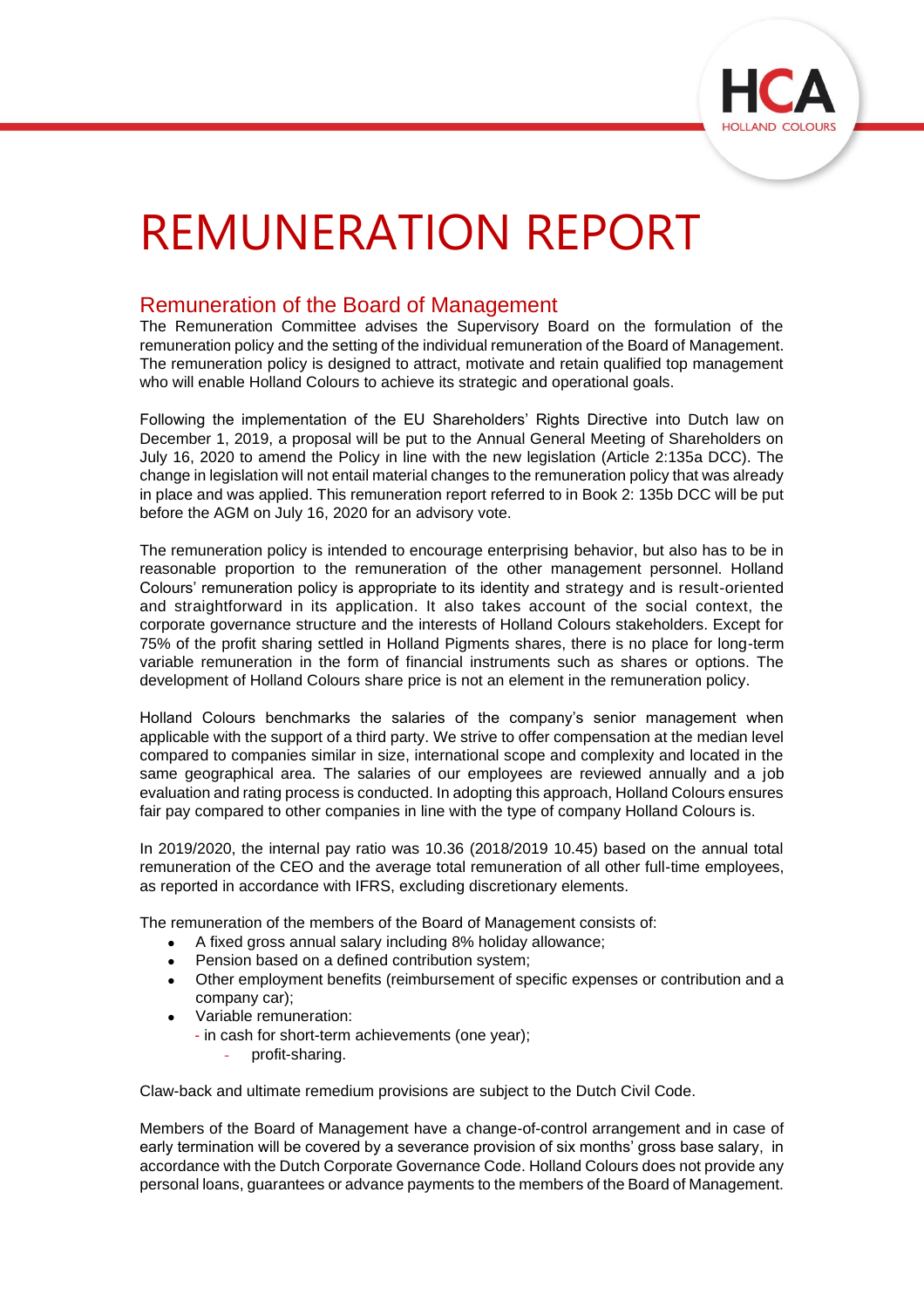

The Supervisory Board annually sets the financial targets and individual non-financial targets for the Board of Management. These targets are based on the overall strategic group objectives for the financial year.

Both the financial targets and the non-financial targets for a bonus constitute 50% of the maximum possible variable remuneration, subject to a maximum of three months' salary, being 25% of the gross annual salary. These factors are subdivided into performance criteria. The financial targets are related to Revenue, Return on Sales, and Operating Working Capital. The non-financial targets relate to specific strategic objectives and initiatives, specific KPIs and the development of the organization.

The Board of Management also participates in the employee profit-sharing plan according to the general profit-sharing scheme for all employees, for which particular targets are measured annually. The benefit for a member of the Board of Management depends on the Return on Investments for Holland Colours. The basis is the monthly gross compensation excluding holiday allowance, to a maximum remuneration of one and a half month, being 12.5% of the gross annual salary. However, the Board of Management receives 75% of this profit-share in shares of Holland Pigments, main shareholder and subject to the applicable terms and conditions, and 25% in cash. Depending on the level of achievement of the targets, the total variable remuneration can add from a minimum of 0% to a maximum of 37.5% to the gross annual salary.

For 2019/2020 the Board of Management has achieved the bonus targets for 100%. The ROI of Holland Colours Group is 27.0%. This means that the members of the Board of Management will receive profit-sharing of 1.5 months of which 75% will be received in shares of Holland Pigments.

#### **SCENARIO ANALYSES**

The Supervisory Board and the Remuneration Committee use scenario analyses in the formulation and establishment of the remuneration of the Board of Management as stated in principles 3.1 and 3.2 of the Corporate Governance Code. The scenario analyses are made in order to determine the long-term effect of the level and structure of the Board of Management's variable remuneration. The Remuneration Committee evaluates the total remuneration of the Board of Management each year in order to ensure that the package continues to be competitive and offers appropriate incentives.

#### **INDIVIDUAL REMUNERATION OF THE BOARD OF MANAGEMENT**

(amounts  $x \in 1,000$  unless stated otherwise)

| Board of Management  |            | Fixed<br>remuneration |                 | Variable<br>remuneration | Total<br>remuneration |                                                  |  |  |  |
|----------------------|------------|-----------------------|-----------------|--------------------------|-----------------------|--------------------------------------------------|--|--|--|
|                      |            | Base<br>salary        | Pension<br>plan | Variable                 |                       | Proportion of<br>variable<br>remuneration (in %) |  |  |  |
| Coen Vinke           | <b>CEO</b> | 326                   | 25              | <b>105</b>               | 456                   | 23.0                                             |  |  |  |
| Margret Kleinsman*   | <b>CFO</b> | 179                   | 23              |                          | 202                   |                                                  |  |  |  |
| Eelco van Hamersveld | CTO        | 185                   | 19              | 55                       | 259                   | 21.4                                             |  |  |  |
| Total                |            | 690                   | 66              | 160                      | 916                   | 17.5                                             |  |  |  |

Included for 9 months.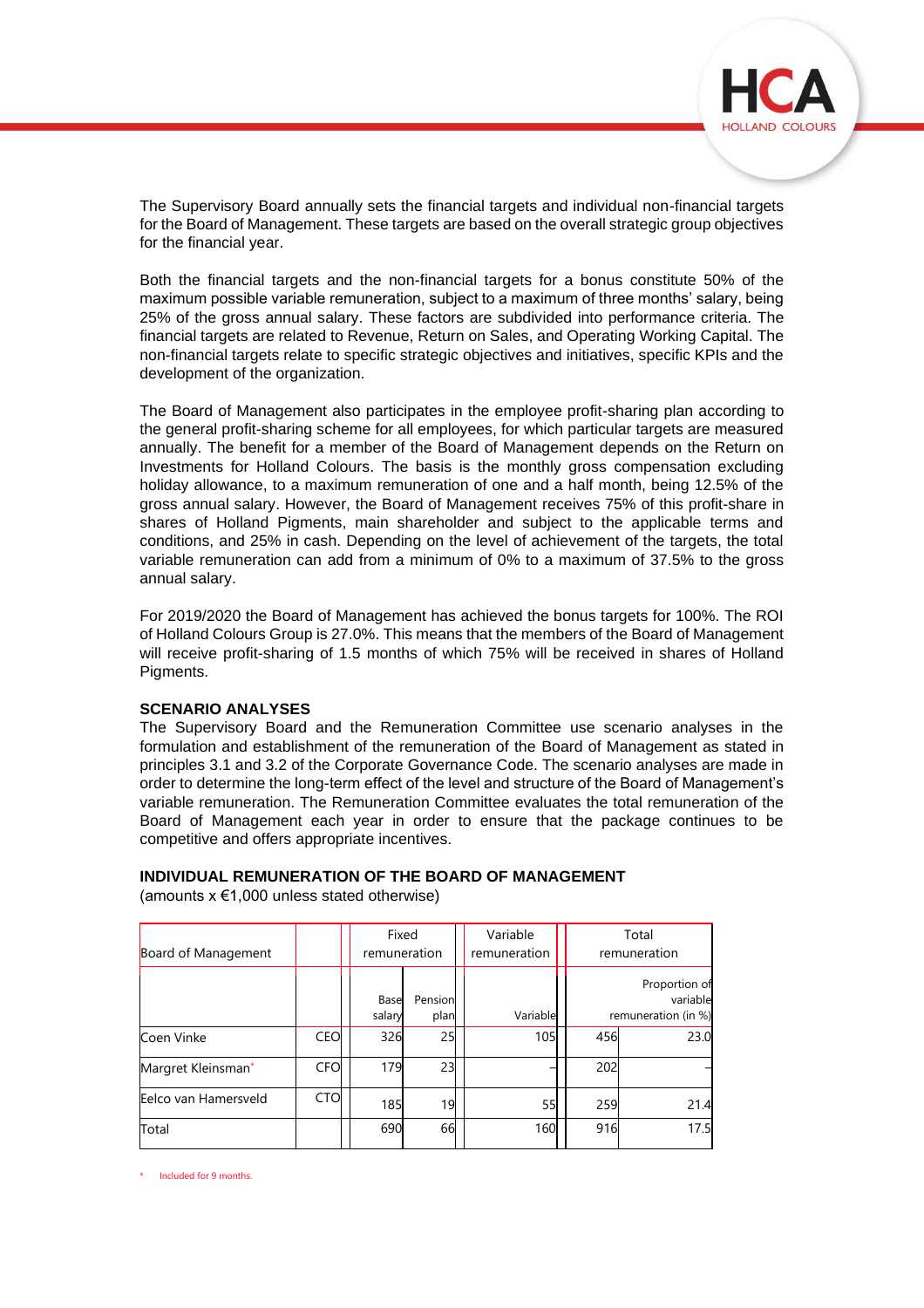

### **CHANGES IN THE REMUNERATION PER MEMBER OF THE BOARD OF MANAGEMENT AND COMPANY PERFORMANCE**

(amounts  $x \notin 1,000$  unless stated otherwise)

| Annual change                                                        | Fixed and variable |  |                  |  |                 |  |                 |                 |
|----------------------------------------------------------------------|--------------------|--|------------------|--|-----------------|--|-----------------|-----------------|
|                                                                      | 2019/20            |  | 18/19<br>> 19/20 |  | 17/18<br>>18/19 |  | 16/17<br>>17/18 | 15/16<br>>16/17 |
| Member of Board of Management<br>remuneration                        |                    |  |                  |  |                 |  |                 |                 |
| Coen Vinke (CEO)                                                     | 456                |  | 381              |  |                 |  |                 |                 |
| Margret Kleinsman (CFO)                                              | 2022               |  | (72)             |  | (4)             |  | 6               |                 |
| Eelco van Hamersveld (CTO)                                           | 259                |  | 29               |  |                 |  |                 |                 |
| Company performance                                                  |                    |  |                  |  |                 |  |                 |                 |
| Organic revenue growth (in %)                                        | 12%                |  | 9%               |  | 8%              |  | 5%              | 8%              |
| <b>EBITDA</b>                                                        | 13,677             |  | 10,672           |  | 10,186          |  | 9,150           | 7,775           |
| EPS (in € x 1,00)                                                    | 9.09               |  | 7.04             |  | 6.78            |  | 6.03            | 4.23            |
| Average remuneration on a full-time<br>equivalent basis of employees |                    |  | 4                |  | 3               |  | (3)             |                 |
| Number of employees of the group                                     | 425                |  | 419              |  | 413             |  | 411             | 409             |

1 Included for 11 months.

2 Included for 9 months.

## Remuneration of the Supervisory Board

The Dutch Act implementing the revised Shareholders Directive also includes a requirement to establish a remuneration policy for the Supervisory Board. The remuneration of the members of the Supervisory Board encourages an adequate performance in this position and is not dependent on Holland Colours' results. The remuneration reflects the time spent and the responsibilities relating to their position. A remuneration benchmark is evaluated on a regular basis to establish whether the remuneration of the members of the Supervisory Board is still appropriate or requires adjustment. The remuneration does not include the award of shares or options on shares. Holland Colours does not provide any personal loans, guarantees or advance payments to the members of the Supervisory Board.

The Supervisory Board proposes remuneration of the Supervisory Board as follows: fixed remuneration per financial year of  $\epsilon$  38,000 for the chairman and  $\epsilon$  26,000 for each other member of the Supervisory Board. These remunerations are not subject to any general adjustment for inflation. The Supervisory Board proposes that the AGM adopts the remuneration of the Supervisory Board in accordance with this proposal. If there will be any changes to the compensation of the Supervisory Board, this will be proposed to, and therefore subject to the approval of the Annual General Meeting of Shareholders.